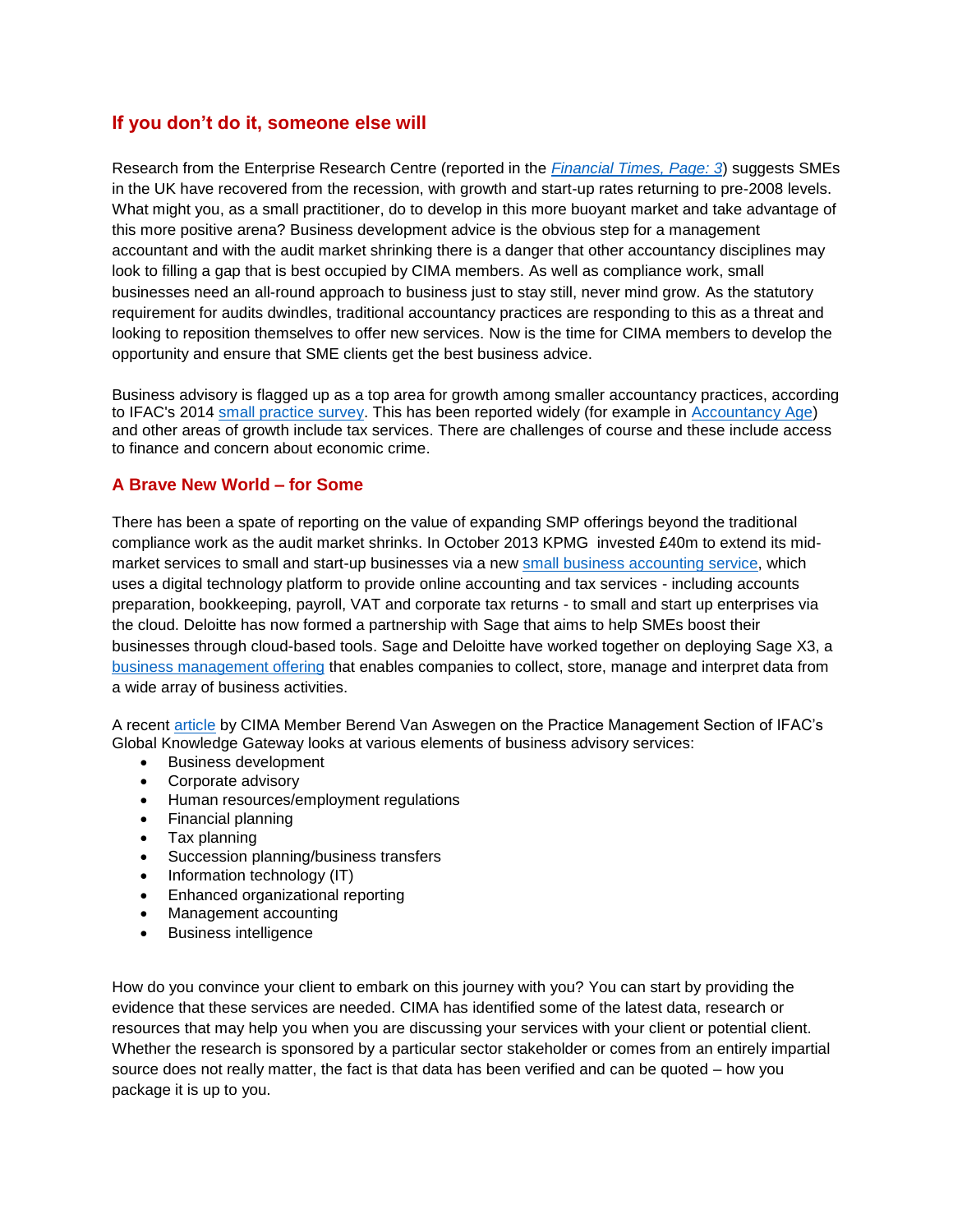## **Provide what you charge for but charge for what you provide**

According to research carried out for the British Insurance Brokers' Association [\(BIBA\)](http://www.insurancejournal.com/news/international/2015/06/18/372201.htm), a significant number of leaders of SMEs in the UK perform a lot of tasks outside their job descriptions, including IT issues, procuring office supplies and HR. The answer here may to offer these services clearly in your terms of engagement and make sure you value and charge for them appropriately. This will help you if you are considering a move to a comprehensive business development service.

A [CPA Insider](http://www.cpa2biz.com/Content/media/PRODUCER_CONTENT/Newsletters/Articles_2015/cpa/jul/brandbuildingtips.jsp) article "Grow your business by setting yourself apart" suggests brand building tips for small practices and small firms. There is also another recent article on "Growing Your Firm's Financial Advisory Services" in [Accounting Today.](http://www.accountingtoday.com/news/firm-profession/growing-your-firms-financial-advisory-services-75292-1.html#Login)

### **Embed and improve your traditional accounting services**

New research from cloud accounting outfit FreeAgent reported in [Accountancy Age](http://email.accountancyage.com/c/1AdohAxytu69Yvw39LEy8juGLUdX) points to over 600,000 British micro-businesses missing their tax return deadlines and a third to being overwhelmed by the burden and complexities of accounting. One in five (20%) micro-business owners confess that their main method to manage their financial accounts is via pen and paper.

Accountants can help clients make the most of their cash. *[The Daily Telegraph](http://www.telegraph.co.uk/finance/businessclub/11721584/Spooked-small-businesses-holding-on-to-cash-in-case-of-economic-shocks.html)* reports that the UK's small businesses are missing out on thousands of pounds of interest payments by refusing to move huge cash piles from current accounts to savings accounts. Hampshire Trust Bank analysed the accounts of 500 SMEs and found that the average small firm has an account balance of £230,000, as businesses hold on to capital in case of economic shocks. Just a quarter of the small business owners surveyed said they felt confident enough to put cash into a savings product for a year, with 56% citing the need for greater cash buffers and 26% claiming that the volatility of the economy was a cause for concern.

SMEs are overpaying taxes by millions of pounds by failing to claim back all their legitimate expenses, according to a poll for online accounting firm FreeAgent. The survey found that 10% of small company bosses and sole traders say they claim back hardly any expenses, while a further 21% said they claim back less than half of the expenses they could (source: [The Mail on Sunday\)](http://www.dailymail.co.uk/money/smallbusiness/article-3142148/Small-firms-overpaying-taxes-millions-pounds-failing-claim-legitimate-expenses.html).

### **Help your client access finance and manage their money more effectively.**

There is now a variety of financing options, which presents a range of alternatives to what was once limited largely to bank financing (source: IFAC [Global Knowledge Gateway\)](http://www.ifac.org/global-knowledge-gateway/viewpoints/innovation-financing-smes-opportunity-smps?utm_medium=email&utm_source=transactional&utm_campaign=GKG_Latest). A UK conservative manifesto pledge to create 50,000 start-up loans was not addressed in the recent UK budget (as reported in *[The Daily Telegraph Business](http://www.telegraph.co.uk/finance/budget/11726603/Budget-2015-How-will-it-affect-small-and-medium-sized-businesses.html)*). There are already schemes and grants available of course, however in the UK many MPs remain unfamiliar with government small business policies. Recent research by the Entrepreneurs Network and Bircham Dyson Bell (reported in [The Daily Telegraph\)](http://www.telegraph.co.uk/finance/yourbusiness/11741337/Half-of-MPs-unaware-of-Governments-small-business-policies.html) shows that half of MPs are unaware of the policies that have been introduced to help boost small business growth. Of the 100 politicians surveyed, between 48% and 58% had never heard of a number of government initiatives to promote R&D and seed investment initiatives for smaller businesses. 62% of MPs had heard of the Business Growth Service. 61% had never heard of Innovate UK, which supports entrepreneurs by running competitions worth up to £536m in Government funding, or didn't know enough about the scheme to decide if it was effective. Becoming familiar with these will be helpful for the adviser and you might wish to mention this to your MP.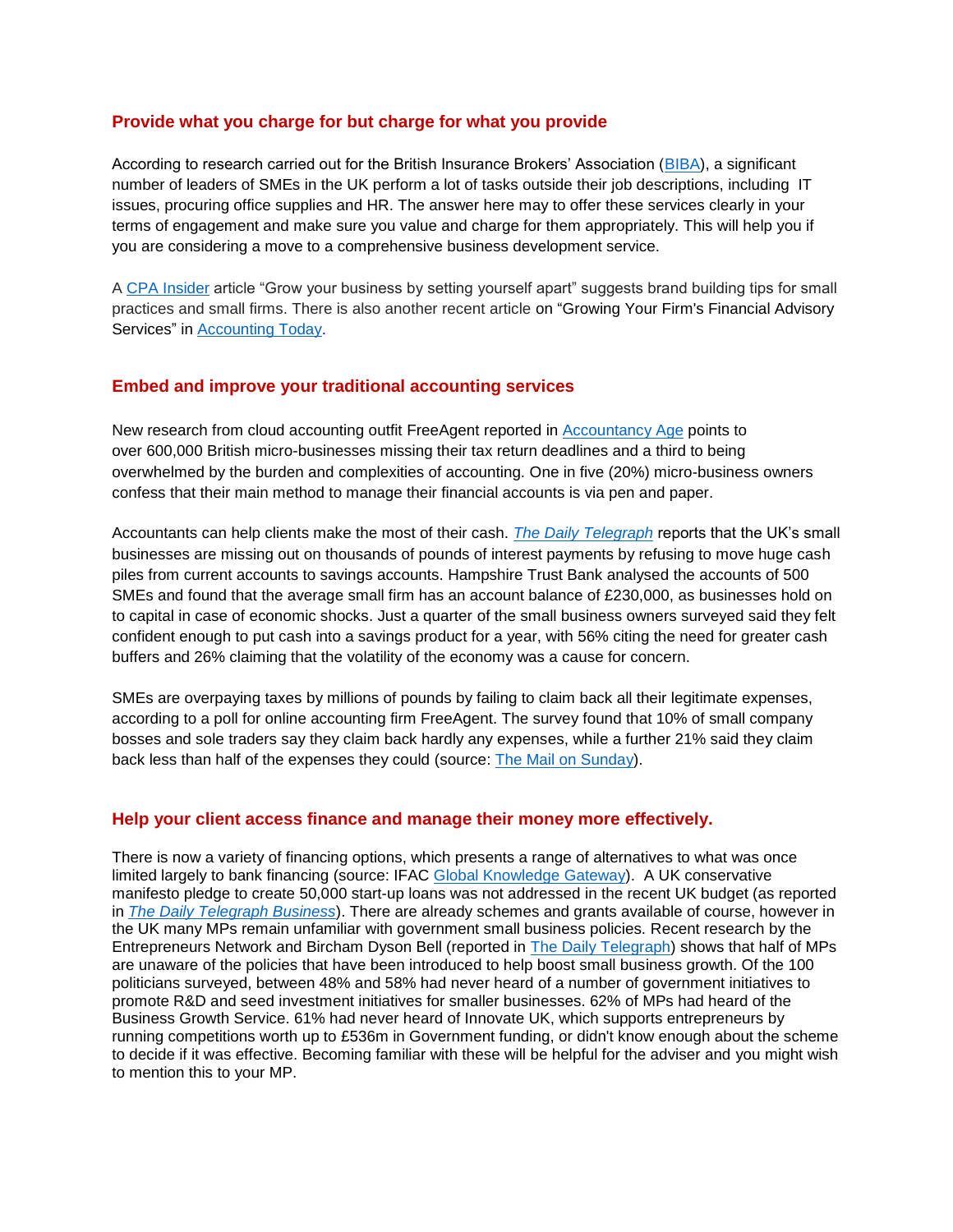## **Tackle late payment and supply chain bullying head on**

Small firms bear the brunt of late payment. Research from the Asset Based Finance Association suggests many small businesses are waiting longer than ever for their invoices to be settled. [The Times](http://www.thetimes.co.uk/tto/business/industries/banking/article4495715.ece) reports that businesses with an annual turnover of less than £1m are waiting an average of 72 days for their invoices to be settled, 11 days longer than 2009, while those with an annual turnover of £500m or more - wait an average of only 47 days. Translating this delay into hard cash, [Business Money](http://www.business-money.com/announcements/it-s-time-to-act-not-talk-as-smes-lose-billions) reports that SMEs are spending £10bn a year chasing late payments. This is not just an issue in the UK – the [Singapore Business Review](https://global.factiva.com/redir/default.aspx?P=er&AN=WC41997020150617eb6h00001&CAT=W&EP=NL&napc=MC&f=nv&erc=LVfLdDTapCBrFH93tOPKcQ7w4IbE9gUS4jL6KEXnQbw1V8O2vsuAukgryrzkGZRzFDQ2BIvOjeXhCDPs%2bldftJKpDTISB1i489WnhmjbHlEaLbl%2bAXNbNcTjPvLTmtjBP6c0osQEKGbOout5cuZLrB3unl66dbih2A29E6ISASXxzwl0RrzIjUbPTH5hVMg3z5MOYlJ8ZEHAD5NmSfYCfPg8UGasmHNh%7c2&AID=9IFA000100&DD=2015-06-22&nlId=441047&inledid=12710782&nlName=IFAC+Digest&nlEditionName=22+June+2015+Edition+10%3a35&nldtl=DrC6SfyFdYncFGA0yZzPgb6L7otiemdvMjwRjF5xj4AlRd6%2fgWtW%2bZYKdq%2bQz44zkrWkRorrqub%2bueOgRuMf2sl2Q0xsjbzbBkajsDodDiio0CNm2Fjt9vXhL%2f0elD%2b1Eof5rCfU4q4%3d%7c2&mod=MCT_email) describes late payments as "life threatening".

In the UK, a small business commissioner is to be appointed by ministers to adjudicate on disputes over late payments. Following a consultation, the commissioner will be created through the Small Business, Enterprise and Employment Act and will have the power to investigate complaints and name and shame firms that fail to adhere to the terms of transactions (source: *[The Sunday Times\)](http://www.thesundaytimes.co.uk/sto/business/small_business/article1585326.ece).*

Along with late payment another significant threat to the SME is supply chain bullying. A report from [Fresh Business Thinking](http://www.freshbusinessthinking.com/news.php?CID=5&NID=26280&PGID=1#.VYHuTflViko) highlights how sticking to simple financial processes could help prevent such bullying for small scale suppliers. Some SMEs continue to ignore basic processes such as raising an invoice, quoting a purchase order number, using a clear description of the goods or services provided and stating clear payment terms in a prominent position.

### **Help your client market their services, join networks and share business intelligence**

SMEs admit the need to boost marketing - A new survey by ReachLocal (reported in [Fresh Business](http://www.freshbusinessthinking.com/news.php?NID=26663#.VbgIx_lVikp)  [Thinking\)](http://www.freshbusinessthinking.com/news.php?NID=26663#.VbgIx_lVikp) suggests that less than half (45%) of those SMEs surveyed believe they do enough to market their business online. Over half (54%) do not fully understand which marketing tactics are delivering a return for their business. Nearly a quarter (23%) say that they spend money where they think it works, but have little evidence to back up its success. The survey also found: 30% of respondents admitted that they would like to spend more time on marketing; 12% said they put marketing activity off making it a bigger task; and 10% said it was "too time consuming."

New research (reported in [Business Matters\)](http://www.bmmagazine.co.uk/news/over-three-quarters-of-smes-say-having-a-good-online-reputation-is-important/) shows 77% of UK SMEs believing that a strong online reputation is important for the wellbeing of the business, but 40% of them completely ignore online company reviews. Some 15% of SMEs revealed they've been on the receiving end of negative comments online, a selection of poor reviews, attacks from rivals or bad press coverage. The report also found that 21% of decision makers at SMEs had been contacted online by someone they perceived to be a scam artist. Just 9% of firms are paying somebody to manage their online reputation, and an additional 9% have plans to appoint someone in the next year.

Many companies fail to forecast accurately because they rely solely on internal data and neglect external factors, research shows. An article on [ChiefExecutive.net](http://r.smartbrief.com/resp/gPvCCvfXnSCPgMaZCidWtvBWcNqOqy?format=standard) calls upon CEOs to invest in analytics so they can generate accurate forecasts that provide a solid foundation for strategic planning.

New research shows that public trust in small business is higher than in big business and a blog on the [Confederation of British Industry](http://news.cbi.org.uk/news/5-reasons-the-cbi-thinks-big-and-small-businesses-are-more-united-than-divided/) website suggests that UK industry thrives on collaboration between companies of all sizes. It lists five reasons why it believes that big and small businesses are more united than divided. Big businesses rely on collaboration with small companies in their supply chains, that healthy competition between small and large companies drive innovation, that both big and small businesses are affected when they are not paid on time, an increasing amount of collaboration between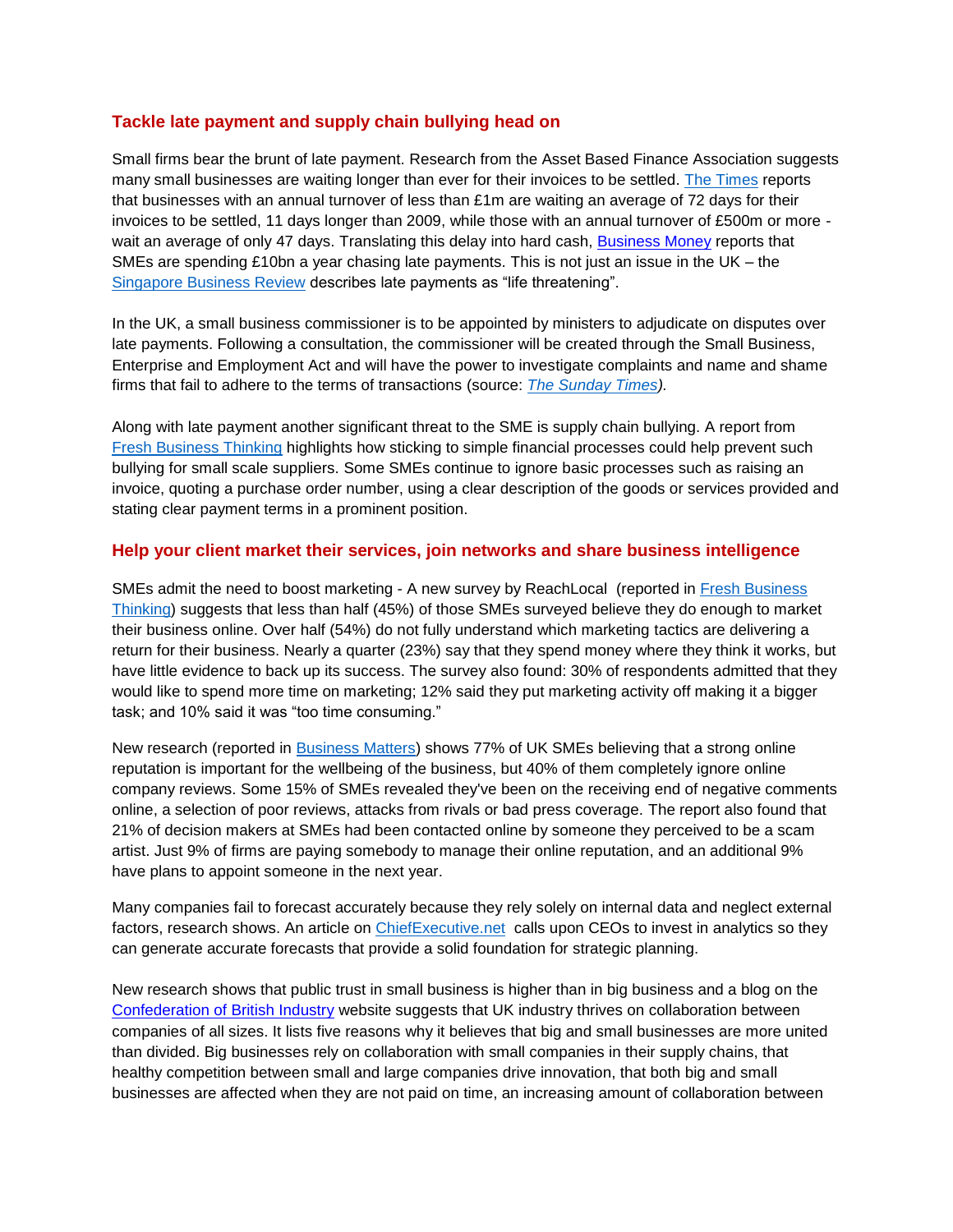businesses of all sizes to boost their sectors performance, and that large companies are supporting small businesses to export.

Alliances according to the IFAC [Global Knowledge Gateway discussion](http://mandrillapp.com/track/click/30185939/www.ifac.org?p=eyJzIjoiUWNHNldEaFN4VjkwNTdBTzFfcWxyZ3Ffck1rIiwidiI6MSwicCI6IntcInVcIjozMDE4NTkzOSxcInZcIjoxLFwidXJsXCI6XCJodHRwOlxcXC9cXFwvd3d3LmlmYWMub3JnXFxcL2dsb2JhbC1rbm93bGVkZ2UtZ2F0ZXdheVxcXC9wcmFjdGljZS1tYW5hZ2VtZW50XFxcL2Rpc2N1c3Npb25cXFwvaXQtdGltZS1tYWtlLXlvdXItcml2YWwtYWxseT91dG1fbWVkaXVtPWVtYWlsJnV0bV9zb3VyY2U9dHJhbnNhY3Rpb25hbCZ1dG1fY2FtcGFpZ249R0tHX0xhdGVzdFwiLFwiaWRcIjpcImNjODFjZmY0YWNmNzRjYTY5NmE1NTk2NDJiOWMyYjMzXCIsXCJ1cmxfaWRzXCI6W1wiMzlmZDA0N2NmYmM0ZTJhY2QzYzFhNWUwM2MyZDMwOWM2N2IzMTI2NlwiXX0ifQ) are one way forward, for practices to share resources, training and business intelligence. There is also a helpful article on collaboration entitled [Is It Time to Make Your Rival an Ally?](http://www.ifac.org/global-knowledge-gateway/practice-management/discussion/it-time-make-your-rival-ally)

## **SMEs and Economic Crime**

According to a study by Sage Pay, SMEs are losing £18bn every year to fraudulent transactions. The study found that more than a third (35%) of UK businesses have experienced fraudulent activity in the past year, with each losing an average of £3,450. Despite 55% of consumers citing security as their top priority when it comes to payments, almost a third (32%) of businesses do not spend any money on fraud prevention (source: [smallbusiness.co.uk\)](http://www.smallbusiness.co.uk/news/outlook/2488106/fraud-costs-uk-smes-billions-per-year.thtml).

One of the most disturbing pieces of research is a UK Government study which has found that a third of UK SMEs are unaware of the 2010 Bribery Act. The report, *[Insight into awareness and impact of the](https://www.gov.uk/government/uploads/system/uploads/attachment_data/file/440661/insight-into-awareness-and-impact-of-the-bribery-act-2010.pdf)  [Bribery Act 2010 among SMEs,](https://www.gov.uk/government/uploads/system/uploads/attachment_data/file/440661/insight-into-awareness-and-impact-of-the-bribery-act-2010.pdf)* also found that just 42% of UK SMEs put in place bribery prevention procedures. Measures such as bookkeeping, auditing, expenditure approvals or a strategic-level antibribery statement were among the procedures that have been implemented by SMEs, it said, along with written anti-bribery policies and training. Awareness was higher among SMEs exporting to higher risk countries. 74% of SMEs that were aware of the Bribery Act were not aware of Ministry of Justice (MoJ) guidance published in March 2011 to help commercial organisations understand the procedures they can put in place to prevent persons associated with them from bribing. Of those SMEs that were aware of the MoJ guidance, three quarters (75%) had read the guidance and the majority of these (89%) reported that they found the guidance to be useful.

#### **Corporate Governance, succession planning and shrewd management**

The [ACCA](http://www.accaglobal.com/gb/en/technical-activities/technical-resources-search/2015/june/governance-for-all.html) has published its *Governance for all: the implementation challenge for SMEs* report, which indicates that while in larger organisations corporate governance is primarily tasked with ensuring that management acts as shareholders' agents, for SMEs it is primarily about improving business performance and managing risk. Established corporate governance frameworks have been developed with large, listed companies primarily in mind. Such frameworks and codes may not reflect the realities of running a small business. Governance is of critical concern to small businesses, where owners may often be its managers as well, or where company ownership may be shared across family members.

According to the PCPS CPA Firm Top Issues Survey, practitioners' top concerns include succession planning, workload compression and generational differences. An [AICPA](http://r.smartbrief.com/resp/gPrvCvfXnSCPgsuSCidWtvCicNDZFr) article *Small Firm Solutions* provides tips for addressing these issues, including developing a practice continuation agreement, streamlining client rosters and training younger staff with leadership potential.

A new thought paper released recently by the International Federation of Accountants (IFAC) provides advice on how boards and management can effectively manage risk as an integral part of managing an organization. The paper, [From Bolt-on to Built-in,](https://global.factiva.com/redir/default.aspx?P=er&AN=WC48459020150519eb5i00005&CAT=W&EP=NL&napc=MC&f=nv&erc=LVfLdDTapCBrFH93tOPKcQ7w4IbE9gUS4jL6KEXnQbw1V8O2vsuAuoHyeQq0oh3hmpRBjKWkmalmcdFOnEqSN44mIm%2f0mH9u3twHV4tyCvSYM0lXuLUfktEnqu6fXU4ZIsZR2jxJfnxyIpLnUQRd7bQyPBCRKRQisboUHK8Qy73A6%2bZYEepND1u%2brkFRzpVo1z2%2bOBwcaKm8gkBg%2fl6iBgN0lwayTsEg%7c2&AID=9IFA000100&DD=2015-05-26&nlId=441047&inledid=12704185&nlName=IFAC+Digest&nlEditionName=26+May+2015+Edition+10%3a22&nldtl=DrC6SfyFdYkQI5sPORaL7n6BddHmSAbEXt4TWL02tij4rWcSQl4vH3nXZsah0ToLKsyjGGv8IlsyV0mialaIButDBIt2nwmmlzMWhFCwvzo%3d%7c2&mod=MCT_email) positions the management of risk as an indispensable and integral part of decision making and subsequent execution in order for boards and management to ensure their organization makes the best decisions and achieves its objectives.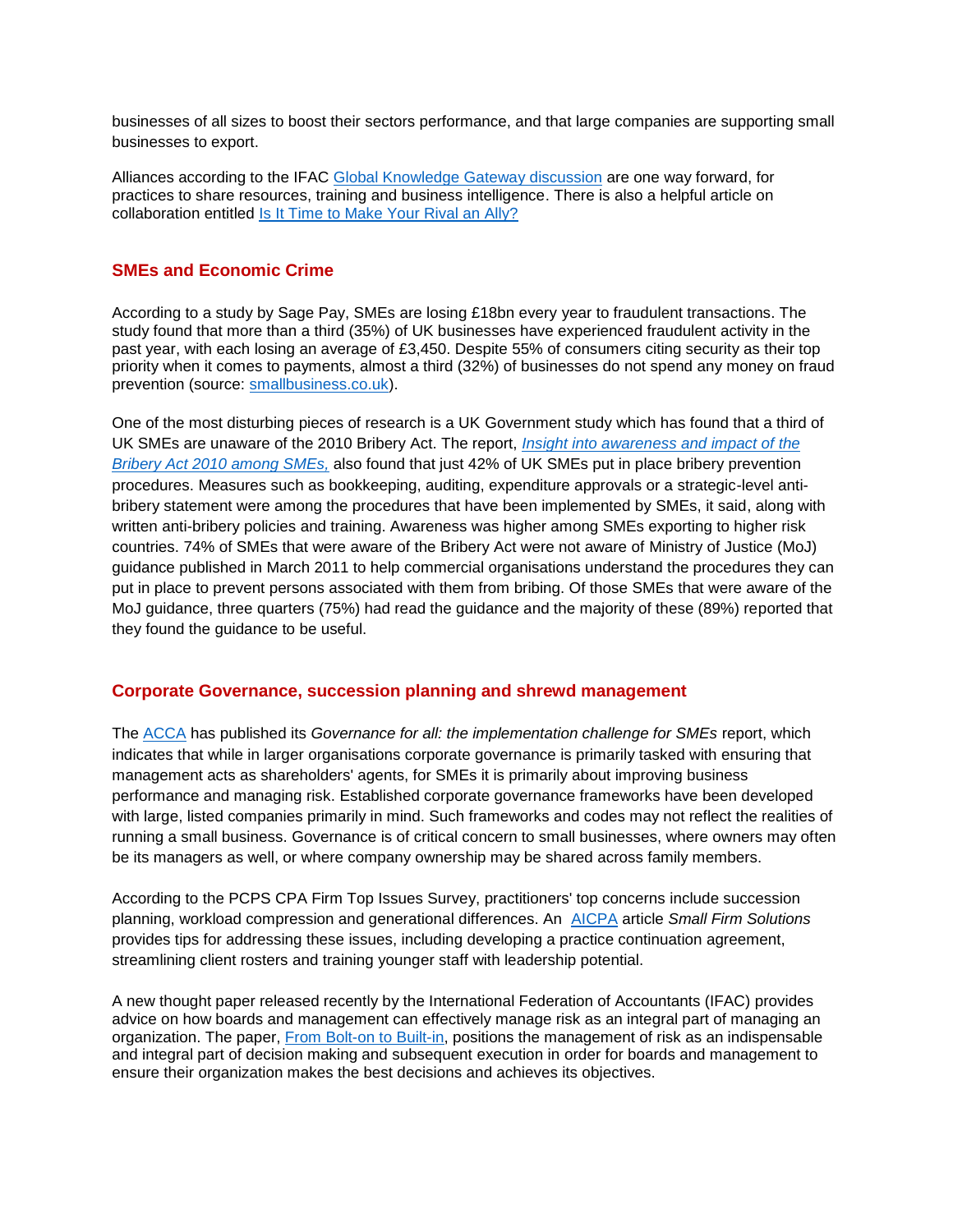The role quality plays in a professional liability claim cannot be over-emphasized. A [Practicing CPA](http://r.smartbrief.com/resp/gPaNCvfXnSCPeCAICidWtvCicNGujt) article stresses the importance of establishing a defined quality-control system that helps firms reduce the possibility of error in financial statements or tax returns.

[AICPA Insights](http://r.smartbrief.com/resp/gPjGCvfXnSCPfLdoCidWtvCicNkAQV?format=standard) looks at three ways in which an accountant might help a client looking cost their retirement.

## **Educate and support your client in their reporting requirements**

The [FRC](https://www.frc.org.uk/News-and-Events/FRC-Press/Press/2015/July/New-accounting-standards-offer-simplification-for.aspx) has abolished FRSSE, the financial reporting standard for Britain's smallest companies, and introduced a new suite of standards for micro-entities, further simplifying accounting requirements for up to 1.5 million of the UK's smallest entities. The changes have primarily been driven by the implementation of the new EU Accounting Directive in the UK. The small company thresholds (for accounting purposes) are increasing: to turnover of £10.2 million, balance sheet total £5.1 million, employee total remains 50. This will enable a total of 11,000 currently medium-sized companies to take advantage of the small entity accounting provisions. Such companies are permitted to early adopt the new standard to avoid applying FRS 102 for one year before moving to Section 1A of FRS 102.The core changes will become fully effective for accounting periods beginning on or after 1 January 2016, with early application permitted for accounting periods beginning on or after 1 January 2015. THE FRC has also launched a series of measures aimed at improving the quality of corporate reporting at smaller quoted companies after finding that many accounts fail to meet investor expectations. Many smaller quoted companies lack sufficient skilled resources and are unable to keep pace with new reporting requirements, the reporting watchdog found in the [FRC Review of reporting by companies listed on junior stock markets.](file://gbrsan01.op.cimaglobal.net/data$/Professional%20Standards%20and%20Conduct/Samantha)

# **IT and Technology**

A survey of customers by IT organisation BetterCloud indicates that the trend towards rapid adoption of cloud-based platforms such as Google for Work and Microsoft Office 365 is likely to continue. More than half of the small-to-medium size enterprises (SMEs) plan to run all of their IT services in the cloud within five years. It is predicted that the corporate adoption rate of complete IT-in-the-cloud infrastructure will more than double during the next two years. Presently only 12% of the respondents run all of their IT in the cloud, but that number will increase to 26% by 2017 and nearly 70% by 2025, according to the survey results. Currently it is primarily the newer, younger companies and start-ups that have cloud based IT support, but this is also predicted to change and will see IT professionals move from their traditional technical roles into more of a business support and development role. The flip side is that 27% of respondents believe that their organisations will never go 100% cloud.(Source: [CIO\)](http://www.cio.co.uk/insight/enterprise-apps/office-365-google-for-work-set-take-off-in-smes-3615950/)

Almost half (48%) of UK SMEs are set to increase their spending on cloud computing services over the next twelve months according to the results of GE Capital's annual Capex Barometer. Two thirds of SMEs already use cloud services to some degree with more than one in ten (14%) using it for more than 25% of their total IT requirements. (Source: [Comms Business\)](http://commsbusiness.co.uk/news/sme-to-increase-cloud-spend/?src=feed)

The use of cloud accounting services is set to revolutionise the relationship between clients and practitioners, according to research undertaken by practice consultancy Foulger Underwood Kato. Practices are looking to set up a single platform to provide online accounting services to clients, rather than run a range of platforms and systems based on clients' legacy requirements. Using cloud-based offerings to clients will continue to commoditise services, pushing advisers to offer more advisory services, the research, which involved 300 managing partners, found. Smaller firms are targeting larger